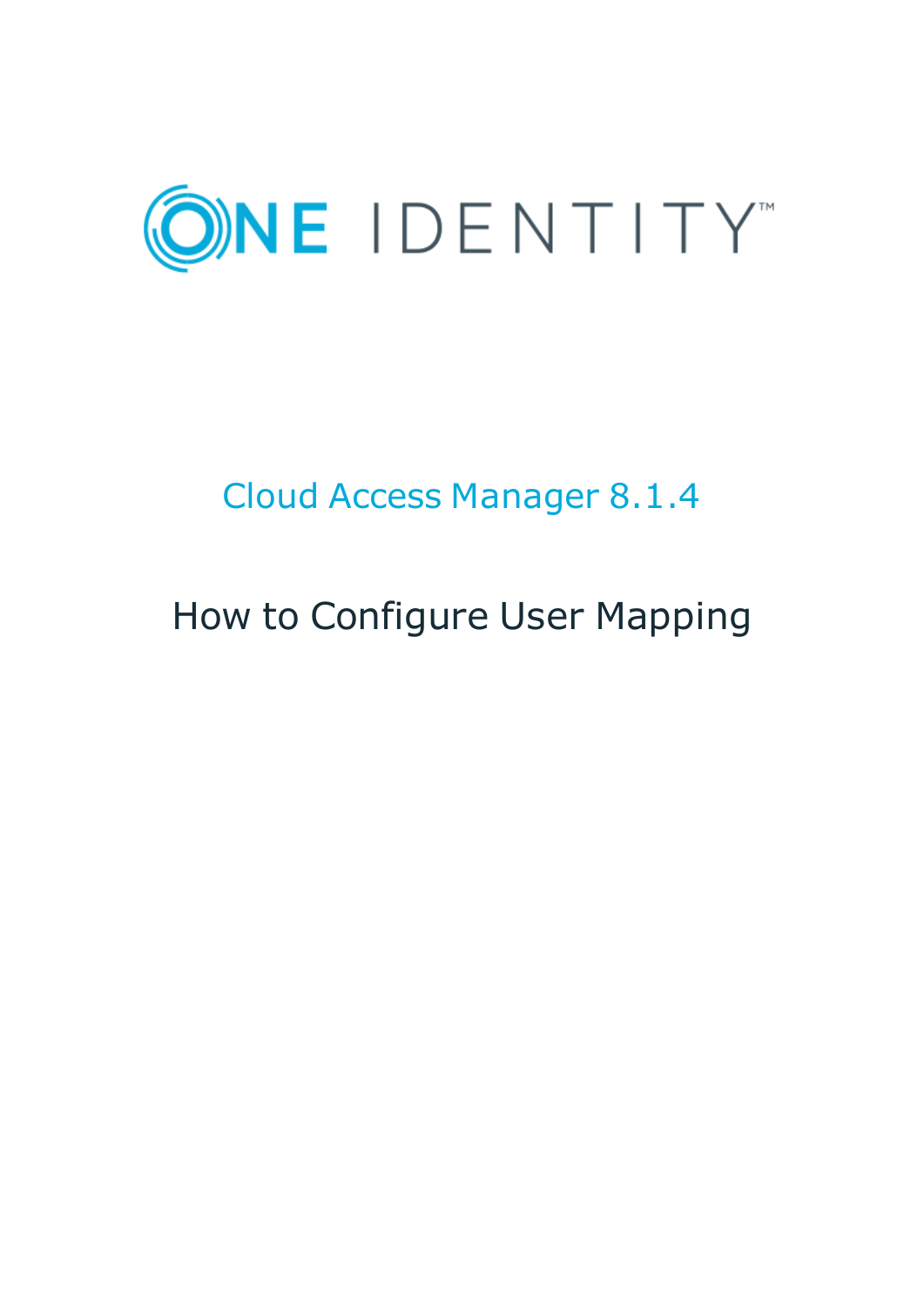### **Copyright 2018 One Identity LLC.**

### **ALL RIGHTS RESERVED.**

This guide contains proprietary information protected by copyright. The software described in this guide is furnished under a software license or nondisclosure agreement. This software may be used or copied only in accordance with the terms of the applicable agreement. No part of this guide may be reproduced or transmitted in any form or by any means, electronic or mechanical, including photocopying and recording for any purpose other than the purchaser's personal use without the written permission of One Identity LLC .

The information in this document is provided in connection with One Identity products. No license, express or implied, by estoppel or otherwise, to any intellectual property right is granted by this document or in connection with the sale of One Identity LLC products. EXCEPT AS SET FORTH IN THE TERMS AND CONDITIONS AS SPECIFIED IN THE LICENSE AGREEMENT FOR THIS PRODUCT, ONE IDENTITY ASSUMES NO LIABILITY WHATSOEVER AND DISCLAIMS ANY EXPRESS, IMPLIED OR STATUTORY WARRANTY RELATING TO ITS PRODUCTS INCLUDING, BUT NOT LIMITED TO, THE IMPLIED WARRANTY OF MERCHANTABILITY, FITNESS FOR A PARTICULAR PURPOSE, OR NON-INFRINGEMENT. IN NO EVENT SHALL ONE IDENTITY BE LIABLE FOR ANY DIRECT, INDIRECT, CONSEQUENTIAL, PUNITIVE, SPECIAL OR INCIDENTAL DAMAGES (INCLUDING, WITHOUT LIMITATION, DAMAGES FOR LOSS OF PROFITS, BUSINESS INTERRUPTION OR LOSS OF INFORMATION) ARISING OUT OF THE USE OR INABILITY TO USE THIS DOCUMENT, EVEN IF ONE IDENTITY HAS BEEN ADVISED OF THE POSSIBILITY OF SUCH DAMAGES. One Identity makes no representations or warranties with respect to the accuracy or completeness of the contents of this document and reserves the right to make changes to specifications and product descriptions at any time without notice. One Identity does not make any commitment to update the information contained in this document.

If you have any questions regarding your potential use of this material, contact:

One Identity LLC. Attn: LEGAL Dept 4 Polaris Way Aliso Viejo, CA 92656

Refer to our Web site ([http://www.OneIdentity.com](http://www.oneidentity.com/)) for regional and international office information.

### **Patents**

One Identity is proud of our advanced technology. Patents and pending patents may apply to this product. For the most current information about applicable patents for this product, please visit our website at [http://www.OneIdentity.com/legal/patents.aspx](http://www.oneidentity.com/legal/patents.aspx).

#### **Trademarks**

One Identity and the One Identity logo are trademarks and registered trademarks of One Identity LLC. in the U.S.A. and other countries. For a complete list of One Identity trademarks, please visit our website at [www.OneIdentity.com/legal](http://www.oneidentity.com/legal). All other trademarks are the property of their respective owners.

#### **Legend**

- **WARNING: A WARNING icon indicates a potential for property damage, personal injury, or death.**
- **CAUTION: A CAUTION icon indicates potential damage to hardware or loss of data if instructions are not followed.**
- IMPORTANT, NOTE, TIP, MOBILE, or VIDEO: An information icon indicates supporting Œ information.

Cloud Access Manager How to Configure User Mapping Updated - November 2018 Version - 8.1.4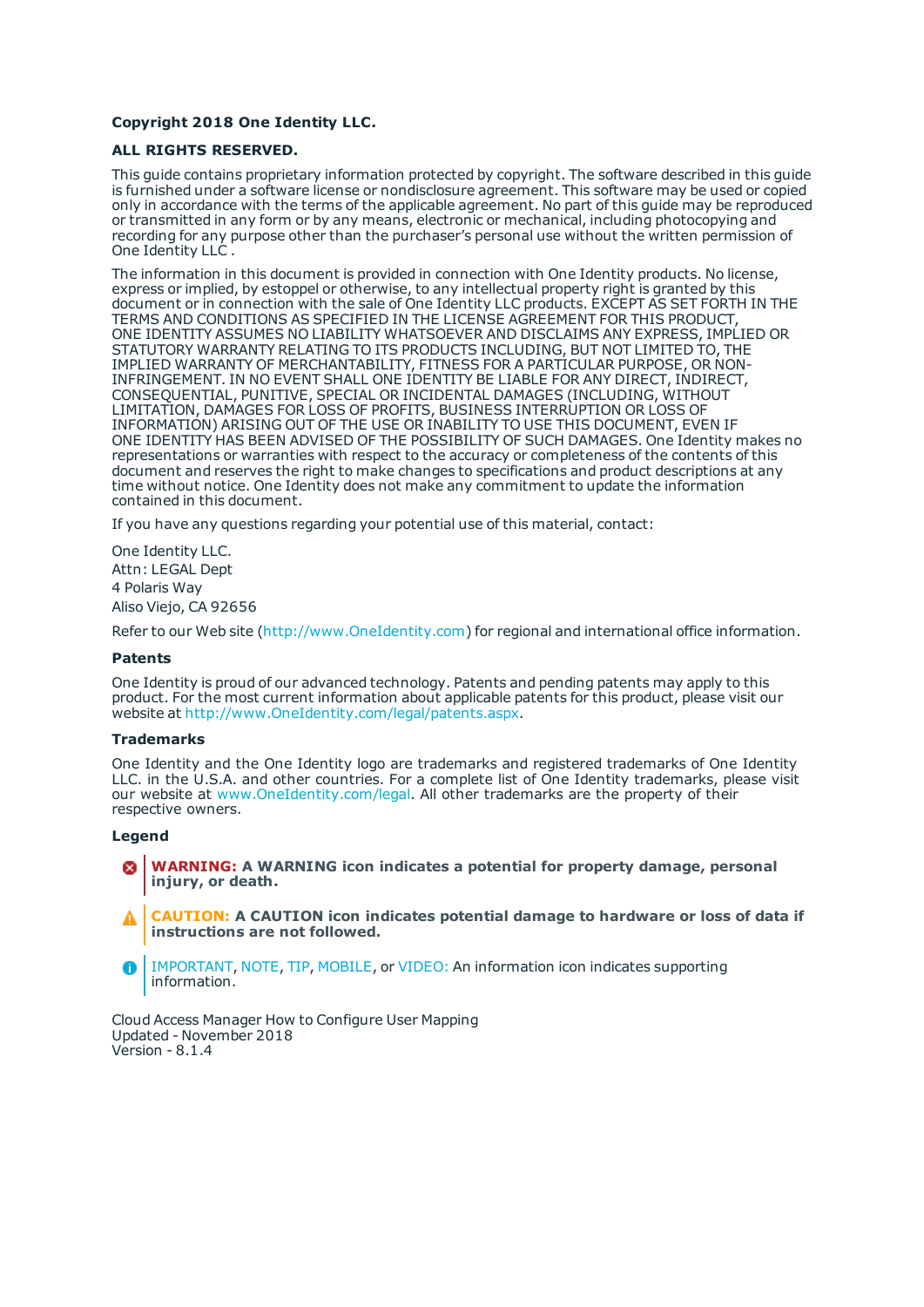## **Contents**

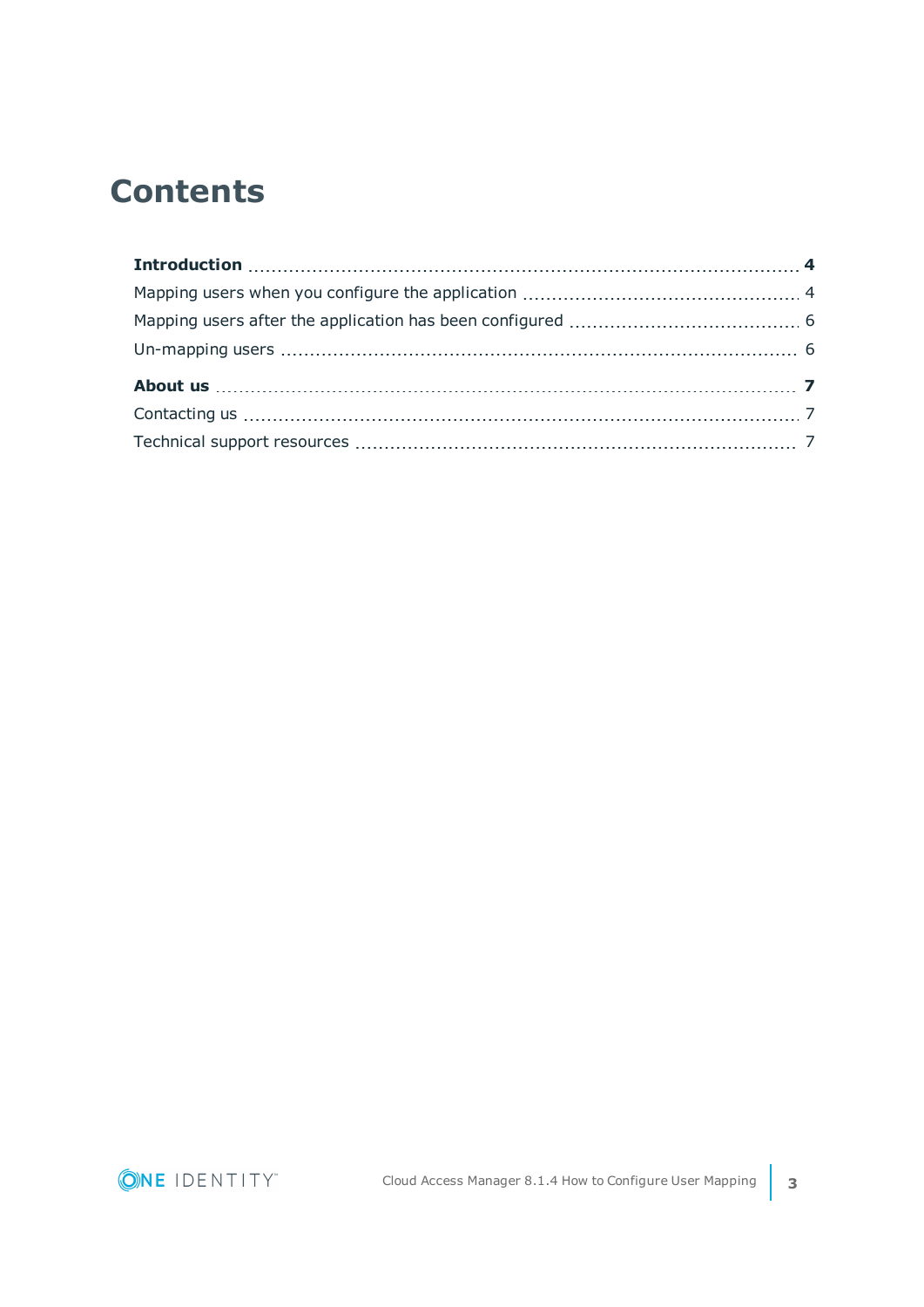# **Introduction**

<span id="page-3-0"></span>This guide describes how to configure Cloud Access Manager with the user mapping tool. The user mapping tool enables you to map user applications to their user account in Active Directory where the username is not derived from subject mapping.

For information on configuring Cloud Access Manager, please refer to the *One Identity Cloud Access Manager Configuration Guide*.

### <span id="page-3-1"></span>**Mapping users when you configure the application**

When an application account is provisioned in Cloud Access Manager, the attribute specified in the **Take the username from the following attribute** field on the **Subject Mapping** page determines how the usernames associated with the application are derived, for example sAMaccountname or mail. For further information, please refer to the *One Identity Cloud Access Manager Configuration Guide*.

If the user has an existing account for an application that has provisioning enabled in Cloud Access Manager, but the user's existing username for the application does not comply with the attribute specified on the **Subject Mapping** page, you can apply the user mapping tool to map their existing application username to their user account in Active Directory.

### *To map users*

1. When you have completed the application configuration wizard, click Go to **User Mapping** on the **Federation Settings** page.

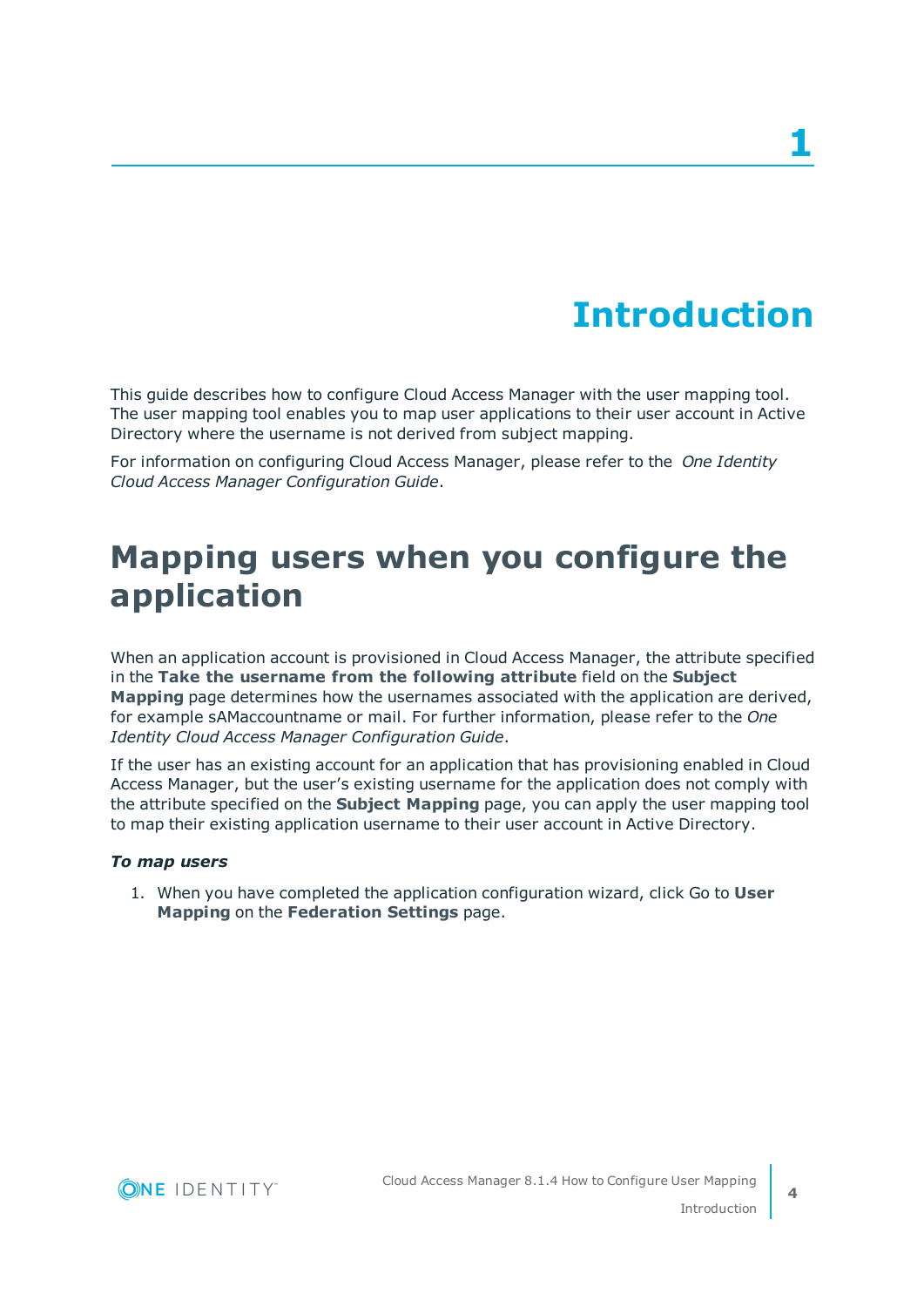#### User Mapping

If you already have existing users within your application then Cloud Access Manager can map these users to your local front-end authentication method users. If you would like to do this then click the "Go to User Mapping" buttor

Federation Settings

You may need to configure the application with the following information.

| https://camod.dom1.def.local/CloudAccessManager/RPSTS/Saml2/Default.aspx                                                                                                                                                                                                                                                                                                                                                                                                                                                                                                                                                                                                                                                                                                                                                                                                                                                                                                                                                                                                                                                 |  |
|--------------------------------------------------------------------------------------------------------------------------------------------------------------------------------------------------------------------------------------------------------------------------------------------------------------------------------------------------------------------------------------------------------------------------------------------------------------------------------------------------------------------------------------------------------------------------------------------------------------------------------------------------------------------------------------------------------------------------------------------------------------------------------------------------------------------------------------------------------------------------------------------------------------------------------------------------------------------------------------------------------------------------------------------------------------------------------------------------------------------------|--|
| Issuer (Entity ID for IDP)                                                                                                                                                                                                                                                                                                                                                                                                                                                                                                                                                                                                                                                                                                                                                                                                                                                                                                                                                                                                                                                                                               |  |
| urn:camod.dom1.def.local/CloudAccessManager/RPSTS                                                                                                                                                                                                                                                                                                                                                                                                                                                                                                                                                                                                                                                                                                                                                                                                                                                                                                                                                                                                                                                                        |  |
| Federation metadata URL (Download Metadata)                                                                                                                                                                                                                                                                                                                                                                                                                                                                                                                                                                                                                                                                                                                                                                                                                                                                                                                                                                                                                                                                              |  |
| https://camod.dom1.def.local/CloudAccessManager/RPSTS/Saml2/Metadata.ashx?AppId=11                                                                                                                                                                                                                                                                                                                                                                                                                                                                                                                                                                                                                                                                                                                                                                                                                                                                                                                                                                                                                                       |  |
| MIIDAjCCAeqqAwIBAqIQAJz0vDlaLvA5UebPcZBj4TANBqkqhkiG9w0BAQsFADA8<br>MTowOAYDVQQDDDFPbmUgSWRlbnRpdHkgQ2xvdWQgQWNjZXNzIE1hbmFnZXIgQXBw<br>IEdvb2dsZSBBcHBzMCAXDTE3MTAxMTAwMDAwMFoYDzIwNTcxMDEvMDAwMJA8<br>MTowOAYDVQQDDDFPbmUqSWRlbnRpdHkqQ2xvdWQqQWNjZXNzIE1hbmFnZXIqQXBw<br>IEdvb2dsZSBBcHBzMIIBIjANBqkqhkiG9w0BAQEFAAOCAQ8AMIIBCqKCAQEAtM5b<br>PWoJ2J9nmja4ipppv1f01GG1UoGq+iZZEuU4B3Lc0IhzBBN+yY1YTTvTrFSJXcBU<br>LOizTNq+wDtt5k/Sr8B3IINFVT/o2Ds3VVHJk7qC/EtEirDS64y7q5NVzE7PXP/a<br>XPMCLsM/6k3dR9ZFTpHdUdTjpPL7WnquF9X+9OdCMegngRT+vk73qs12a75NTzGH<br>T7RS7PH/2r2jHY3p3yxnZWoynswsFMLygCnOvd+GEJazRDhqcEoysUMI5xcw/LCZ<br>Li2ikR4+HpxXwNqnrNuJIX5IMZjCEONrrsDpVr4jNLVISM/Swb51EGMOSMBsF4BT<br>WEmOvdD9BwTOlgflVwIDAQABMA0GCSqGSIb3DQEBCwUAA4IBAQCpaBJ8ZQh5GZQA<br>HyHrdGq9jVGF6AF665zXn8bfcqntzFZuKONItPXNxwzCJ0SesevfL9XL1QeFxq1P<br>o3qH33MQwuGKFSwL1TQAM+q+7jFw+xxaf0naXyxIN9pM6qDEjVQbaOGvYW5zJTu7<br>HgOOrvoLR5U17zszbxX1CHGveDscWZ44+oh2acMK2mJHND5XB2fg0/ioX7br2Fb+<br>dI1NbZAtNgn8FZSVVJoT2dJS4rEv1WcEJvtmIn3ULEZr3IuFmRPwi6DDLZJ8OazW<br>WDNsQKewV6RzTDLg5rDOsMOoDTLeoKRW+SpppUS1t0CqA10XvZBw63NO8qa/5KZs |  |

 $\bigcirc$  NOTE: The user mapping tool lists the users in the:

- Directories that are configured in the Cloud Access Manager front-end authenticators
- Application you are configuring.

You can filter these lists to pinpoint the users that you want to map.

2. Select the users you want to map and click **Map User**.

| User Mapping                                     |                                            |             |       |               |                                                                                                                                                |                  |  |
|--------------------------------------------------|--------------------------------------------|-------------|-------|---------------|------------------------------------------------------------------------------------------------------------------------------------------------|------------------|--|
| Users in AD                                      | Users in Google Apps                       | c           |       |               | Map your existing application users to users<br>in your front-end authentication method by<br>selecting a user from each list and clicking the |                  |  |
| <b>Brigitte Weber</b>                            | testadmin@questapitest.com                 |             |       |               | "Map User" button.                                                                                                                             |                  |  |
| rwiggum                                          | testets@questapitest.com                   |             |       |               | Select an authenticator                                                                                                                        |                  |  |
| <b>Waller Blackwell</b>                          | testperson1@questapitest.com               |             |       | AD            |                                                                                                                                                | ۰                |  |
| Currently mapped to testperson2@questapitest.com | testperson2@questapitest.com               |             |       |               | Select an application                                                                                                                          |                  |  |
|                                                  | Currently mapped to Waller Blackwell in AD |             |       |               | Google Apps                                                                                                                                    | ۰                |  |
|                                                  |                                            |             |       | starting with | Search selected authenticator for users                                                                                                        |                  |  |
|                                                  |                                            |             |       | W             |                                                                                                                                                | $\alpha$         |  |
|                                                  |                                            |             |       | with          | Search selected application for users starting                                                                                                 |                  |  |
|                                                  |                                            |             |       | tes           |                                                                                                                                                | $\alpha$         |  |
|                                                  | <b>Map User</b>                            | Un-Map User | Close |               |                                                                                                                                                | <b>Get Users</b> |  |

3. The current mapping for the username is shown in the Active Directory list and in the application list.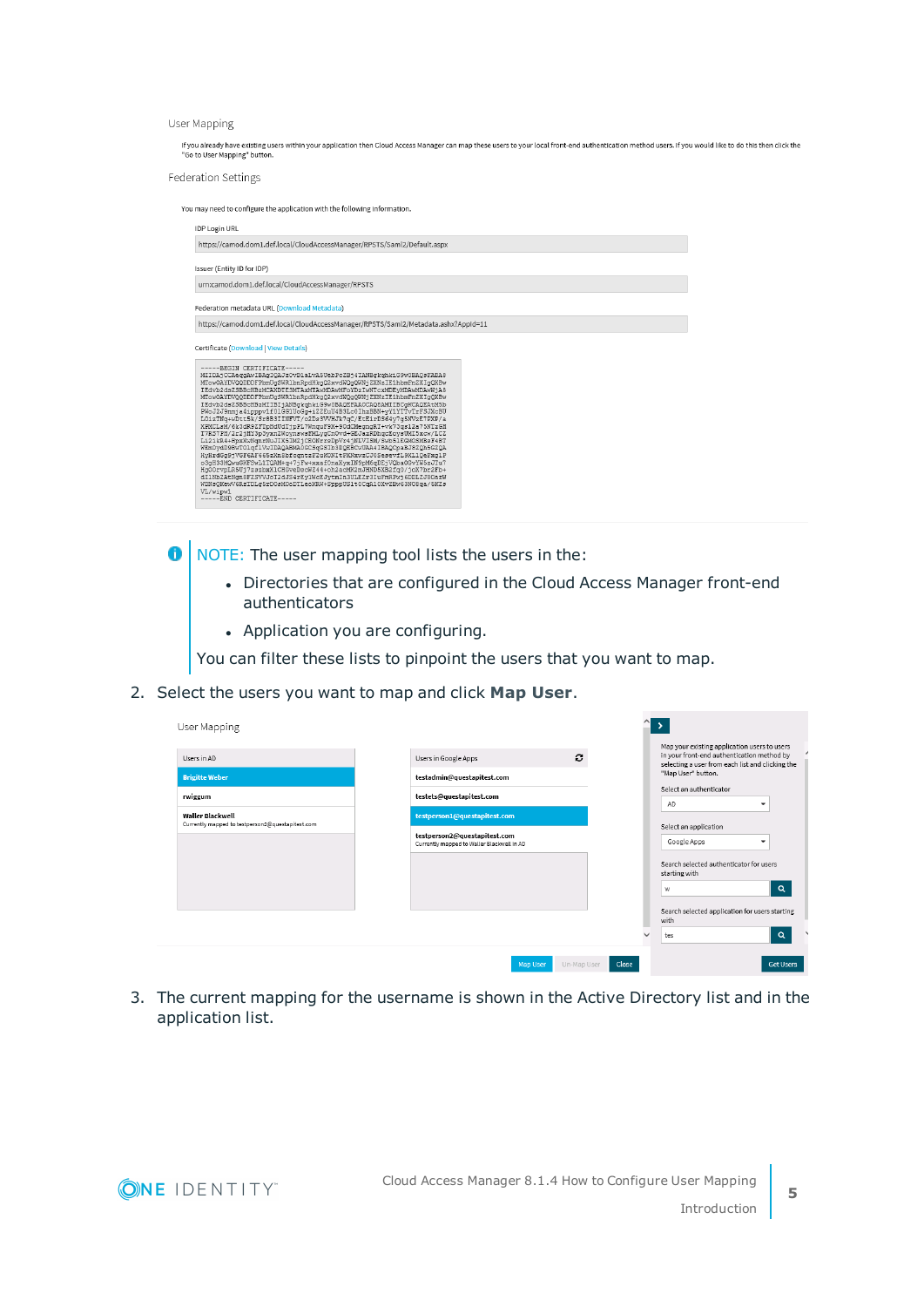| User Mapping                                                        |                                                                                               | ⋗<br>Map your existing application users to users in your                                                 |
|---------------------------------------------------------------------|-----------------------------------------------------------------------------------------------|-----------------------------------------------------------------------------------------------------------|
| Users in Microsoft Active Directory                                 | ø<br>Users in Google Apps                                                                     | front-end authentication method by selecting a user<br>from each list and clicking the "Map User" button. |
| <b>Brigitte Weber</b>                                               | testperson@<br>test.com<br>Currently mapped to Waller Blackwell in Microsoft Active Directory | Select an authenticator                                                                                   |
| <b>Dmitry Wolsky</b>                                                | testperson2@<br>itest.com                                                                     | <b>Microsoft Active Directory</b><br>$\mathbf{v}$                                                         |
| <b>Waller Blackwell</b><br>Currently mapped to testperson® test.com |                                                                                               | Select an application<br><b>Google Apps</b><br>$\overline{\phantom{a}}$                                   |
| <b>Wilson Malcom</b>                                                |                                                                                               | Search selected authenticator for users starting with                                                     |
|                                                                     |                                                                                               | W<br>$\alpha$                                                                                             |
|                                                                     |                                                                                               | Search selected application for users starting with                                                       |
|                                                                     |                                                                                               | $\alpha$<br>test                                                                                          |
|                                                                     |                                                                                               |                                                                                                           |

4. The application will appear in the user's application catalog. When the user clicks the application to add it to the application portal, Cloud Access Manager will detect that the user already has an account and will not provision a new account for that user.

## <span id="page-5-0"></span>**Mapping users after the application has been configured**

As the administrator, you can map users when you configure the application in Cloud Access Manager, or you can map users after the application has been configured.

You can map users after the application has been configured, either:

- **.** From the **Provisioning** page of the application editor:
- <sup>l</sup> Or by selecting **User Mapping** from the Users section on the Cloud Access Manager landing page:
	- 1. Click **Manage Users | User Mapping**.
	- 2. Select an application from the list in the user mapping pane and map the users.

### <span id="page-5-1"></span>**Un-mapping users**

### *To un-map a user*

- 1. Navigate to the **User Mapping** page.
- 2. From the front-end authenticator **Users** list, select the required mapped user.
- 3. Select the corresponding mapped user from the application **Users** list.
- 4. Click **Un-Map User**.